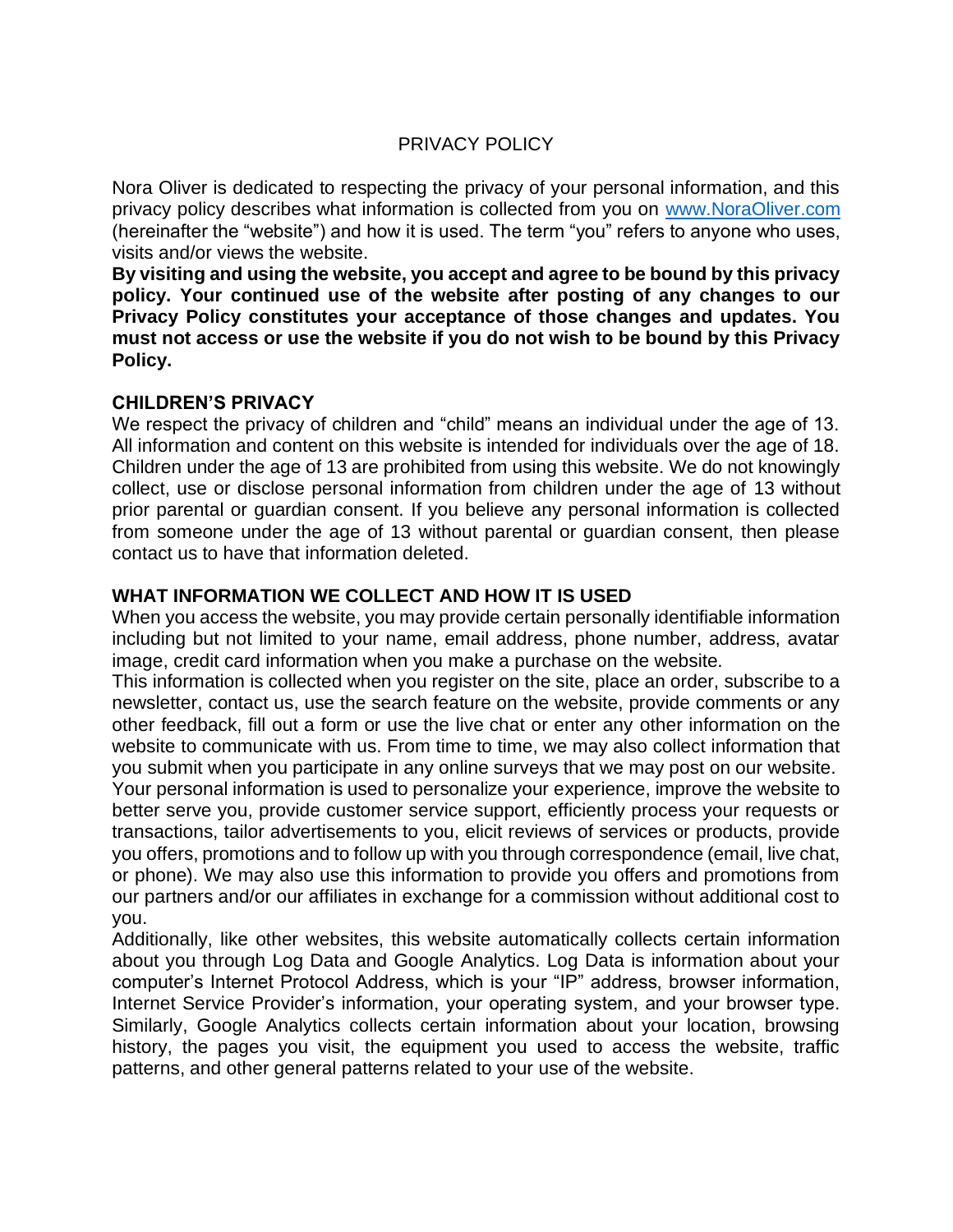This information is used to analyze website statistics related to user behavior and interests, improve our performance and your use of the website and to further enhance our products and services offered to you.

# **COMMENTS AND SOCIAL MEDIA**

If you leave a comment, the comment and its metadata are retained indefinitely. This is so we can recognize and approve any follow-up comments automatically instead of holding them in a moderation queue. When you leave a comment, your name, email address and website/organization name is not shared with a third party and may be used to communicate with you.

Social media accounts and sharing options are available on this website. Social media sites (Facebook, Twitter, YouTube, and so forth) can track your personal information. Should you choose to interact with us on social media, please note that you will be voluntarily disclosing that personal information. This information is no longer private. It becomes public information and can be collected and used by others. We have no control over and take no responsibility for the use, storage or dissemination of such publiclydisclosed personal information by you.

Any such interactions via comments and social media with us do not subject us to any kind of liability related to misuse of your information by others.

# **USE OF COOKIES**

The website may use cookies to facilitate your use of the website. Cookies are files with small amounts of data including an anonymous unique identifier that a website sends to your computer's hard drive when you are viewing the website. Just like other websites, we automatically collect some non-personally identifiable information including but not limited to your IP address, geographic location, language preference, date and time of visitors.

When you leave a comment on our website, you may opt-in to saving your name, email address and website in cookies. These are for your convenience so that you do not have to fill in your details again when you leave another comment.

If you have an account and you log in to this website, we will set a temporary cookie to determine if your browser accepts cookies. This cookie contains no personal data and is discarded when you close your browser.

We may use cookies for various reasons such as optimizing and personalizing your browsing experience, checking our website analytics, saving your preferences and settings for future use, serving ads based on your liking and interests, affiliate marketing and posting comments on our website.

This information is only collected to better serve and understand your user experience on the website. You have the option of turning off cookies on your computer should you wish to do so. If you choose to do that, you may not be able to view all the features and content of this website.

# **USE OF WEB BEACONS AND PIXELS**

In conjunction with the use of cookies, third parties may also use web beacons, which are also known as clear GIFs, web bugs or pixel tags to collect general information about your use of our website. They monitor user activity and are used to track customer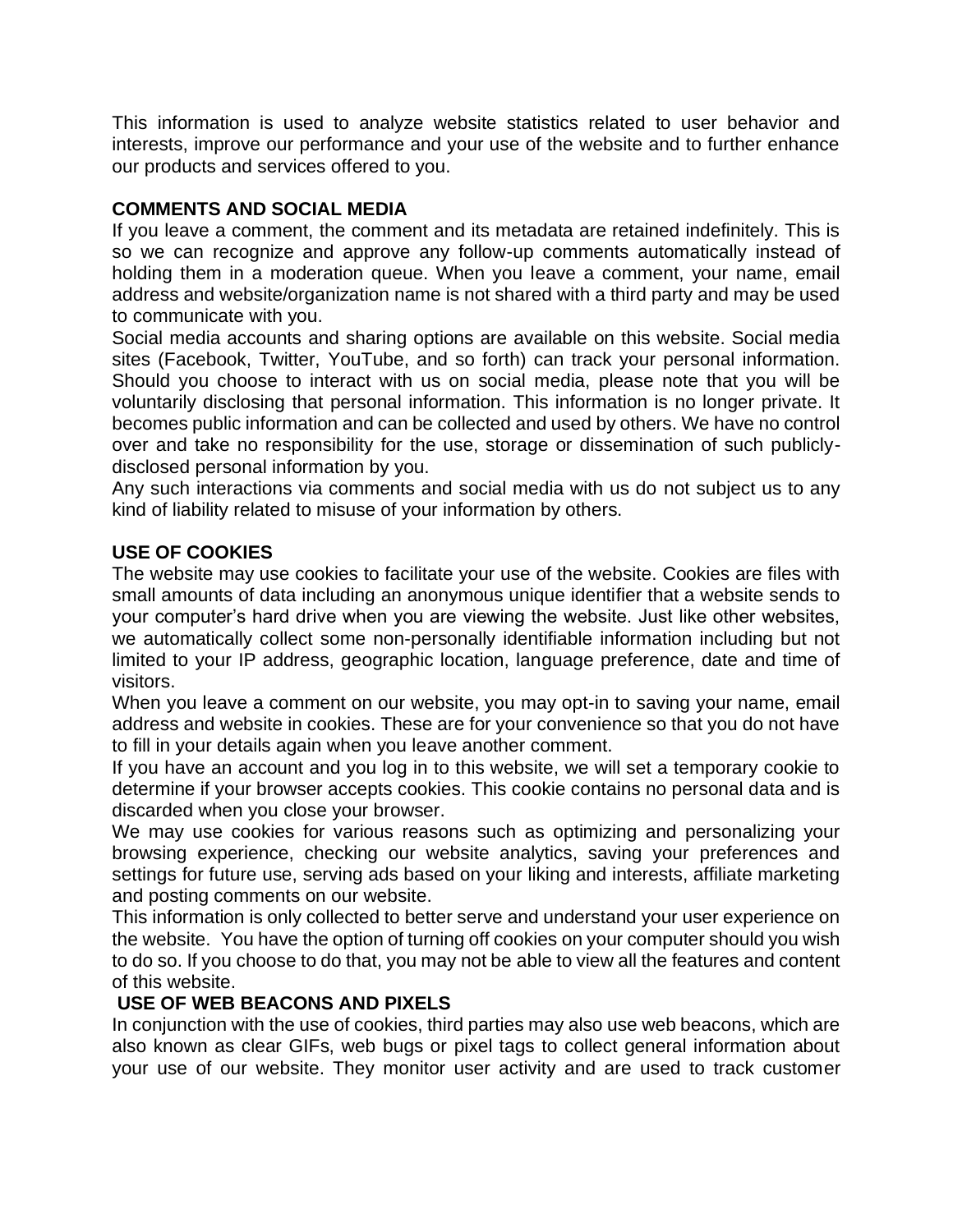behavior data. This information may be relevant to third parties such as the ad networks used on our website to tailor the advertising based on your behavior and interests.

We may use social media pixels to track and collect general information about your use in compliance with different social media sites (Facebook, Twitter, etc) for the purpose of promoting products, tracking conversions, remarketing, running target advertisements and so forth.

Third parties like Facebook may use their own cookies, web beacons and other technologies to collect and receive information from our website for the purpose of providing target advertisements. You may see our ads on Facebook after you have visited our website.

### **THIRD-PARTY LINKS AND USE**

We may include, offer or advertise third party links, products or services on the website. Once you click on a third-party link and leave this website, you are no longer bound by our Privacy Policy and Terms and Conditions.

Articles on this website may include embedded content (e.g. videos, images, advertisements, etc.). Embedded content from other websites behaves in the exact same way as if the visitor has visited the other website. These websites may collect data about you, use cookies, embed additional third-party tracking, and monitor your interaction with that embedded content, including tracing your interaction with the embedded content if you have an account and are logged in to that website.

We may use Google AdSense advertising along with any other third-party advertising on the website. Google is a third party that also uses cookies to serve ads on the website for the purpose of providing a positive user experience. Third-party vendors such as Google use cookies to serve ads based on a user's prior visits to the website. You can opt-out of Google by visiting their privacy policy and ad settings.

We have no control over these third parties and they have their own privacy policies. Neither are we responsible for the activities and practices of these third parties. You should contact them directly and read their privacy policies for any questions. You also agree that your use of these third-party websites is solely at your risk.

# **DISCLOSURE OF YOUR INFORMATION**

As a general rule, we do not disclose your personal information to third parties without your consent with the exception of the following circumstances:

- 1. We may disclose your information to our trusted third parties that work with us such as our website hosting partners, email marketing service provider, other service providers that assist in the operation of the website, and any other affiliates and subsidiaries we rely upon to provide you products and services offered here.
- 2. We may disclose your information in order to comply with state or federal regulations related to copyright infringement lawsuits or any other legal claims related to the website.
- 3. We may disclose your information to our successor and/or acquiring party in the event of a merger, acquisition, restructuring, dissolution or partial sale in the future. However, your personal information will be transferred to the acquiring party in accordance with this privacy policy.

#### **EMAIL MARKETING**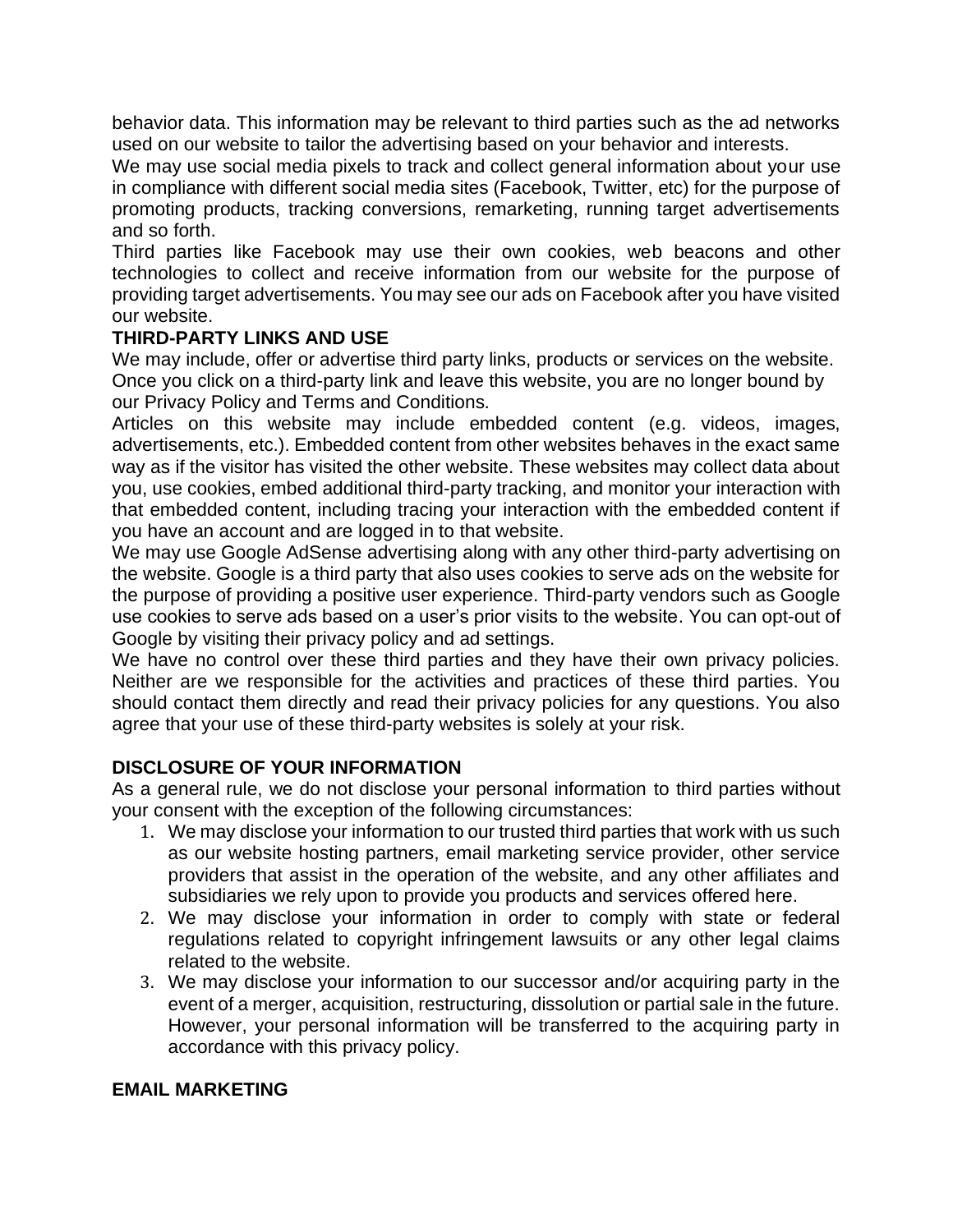You have the option of opting in or unsubscribing from our email list. By subscribing and opting in, you agree to receive newsletters, updates, messages, promotional materials and any other content related to this website. When you send an email, your email message along with email address and responses are saved for communication purposes with you. This information is kept confidential and we do not share, sell or trade your email information with third parties except as otherwise stated in this privacy policy.

If you are in the European Union and opt-in to receive any of our free products or services and/or purchase any products or services through our website then you will be subscribed to receive our free email newsletter once you affirmatively consent to it. Please see the **Opt-Out** section below should you wish to "unsubscribe" and not receive any emails from us.

But if you are NOT in the European Union then you will be automatically subscribed to receive our free email newsletter once you opt-in to receive any of our free products or services and/or purchase any products or services through our website. Please see the **Opt-Out** section below should you wish to "unsubscribe" and not receive any emails from

us.

# **OPT-OUT**

We comply with the CAN-SPAM Act of 2003 and do not spam or send misleading information. Should you wish to no longer receive communication from us, you have the option of unsubscribing by clicking "unsubscribe" at the bottom of the email we send to you or by contacting us.

As for third party websites, please contact them directly to unsubscribe and/or opt-out from their communications.

We are in compliance with the GDPR along with the email marketing service we use to collect your data.

# **GDPR VISITOR RIGHTS**

Under the GDPR, if you are within the European Union, you are entitled to certain rights and information listed below.

We will retain any information you choose to provide to us until the earlier of:

- 1. You ask us to delete the information by sending a request to [Nora@NoraOliver.com](mailto:Nora@NoraOliver.com) Please note that such requests may result in you no longer being able to access paid or free content previously provided to you.
- 2. Our decision to cease using our existing data providers.
- 3. The Company decides to no longer be in business or continue to offer the services.
- 4. The data is no longer needed to provide you service, is too costly to maintain further retention, or the Company finds it outdated.

You have the right to request access to your data that we store and have the ability to access your personal data.

You have the right to either rectify or erase your personal data. You have the right to verify the accuracy of your personal data and have it corrected or removed completely

You have the right to seek restrictions on the processing of your data. When you restrict the processing of your data, we can store your data but cannot process it further.

You have the right to object to the processing of your data in certain circumstances including but not limited to direct marketing, profiling, scientific or historical research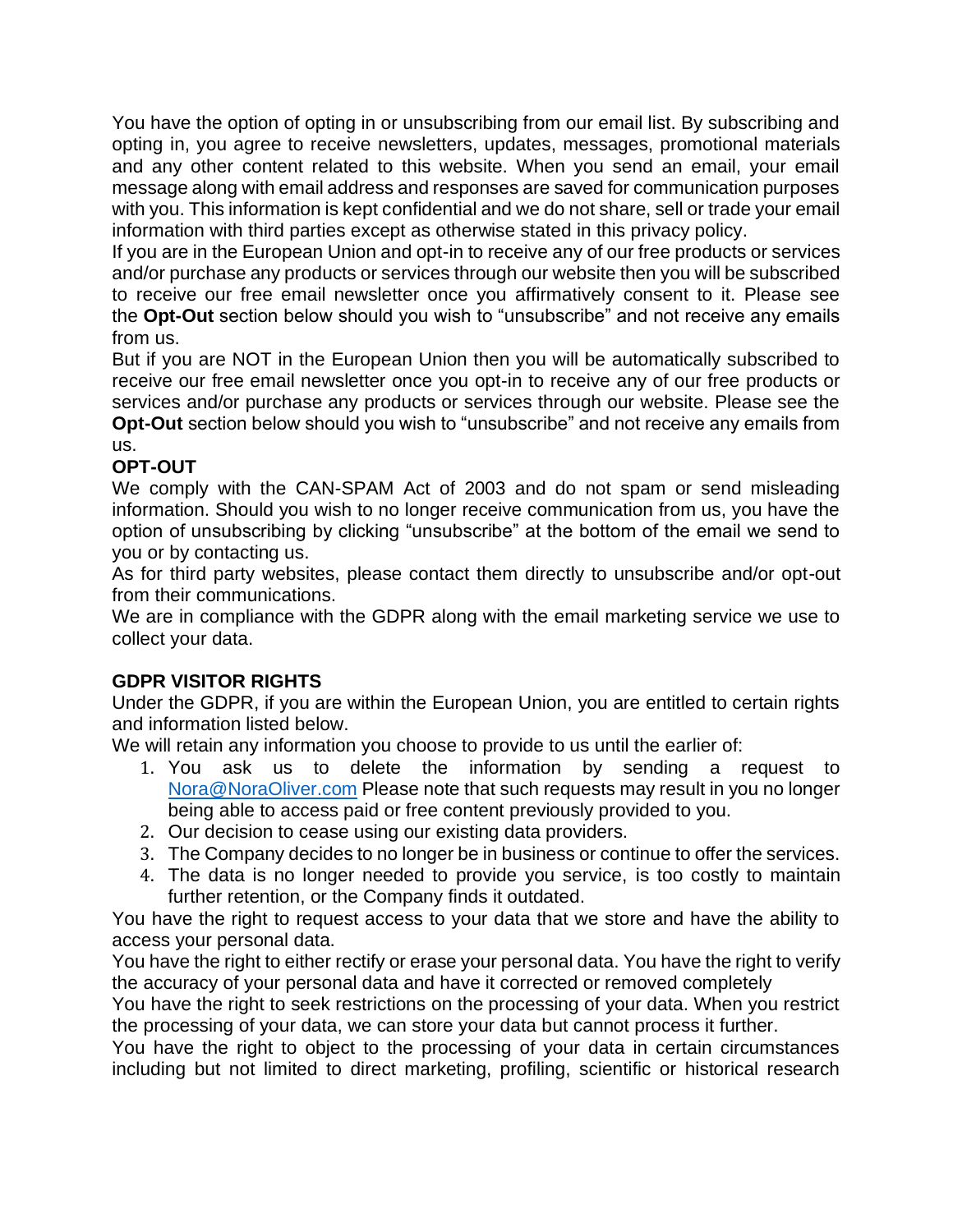purposes, statistical purposes, automated decision making and profiling and tasks based on legitimate interests or in the public interest/exercise of official authority.

You have the right to the portability of your data. You have the right to request your personal data from us, receive it and transfer it to another controller.

You have the right to withdraw consent at any time. If you have provided consent to the Company's processing of your personal data, you have the right to withdraw that consent any time without affecting the lawfulness of processing based upon consent that occurred prior to your withdrawal of consent.

You have the right to lodge a complaint with a supervisory authority that has jurisdiction over issues related to the General Data Protection Regulation.

We require only the information that is reasonably necessary to enter into a contract with you. We will not require you to provide consent for any unnecessary processing as a condition of entering into a contract with us.

#### **YOUR RIGHTS UNDER THE CALIFORNIA CONSUMER PRIVACY ACT (CCPA COMPLIANCE)**

If you reside in California, you are entitled to additional rights under California law and we ensure compliance with the CCPA. Here are your rights:

- 1. You have the right to know whether your personal information is sold or disclosed to third parties.
- 2. You have the right to say no to the sale of your personal information.
- 3. You also have the right to access your personal information, which we will provide within 30 days of such request.
- 4. You have the right to know what personal information is collected from you and how it is used, which we explained in this Privacy Policy
- 5. You have the right to have your personal information deleted
- 6. You have the right to equal service, price and no discrimination
- 7. You have the right to data portability and right to request your personal information and use it for your own purposes

Pursuant to California's "Shine the Light Act," you are permitted to request information about the manner in which we share certain categories of information with third parties for their marketing use. We may disclose your personal information to our affiliates or other related third parties such as service providers, vendors for their use in marketing to you, so we can provide the products and/or services offered on this website to you. When we disclose such information, your personal information is still kept confidential and between us and that third party. It is not used for any other purpose that's not permitted under the laws.

Please be advised we DO NOT SELL YOUR PERSONAL INFORMATION to third parties and have never sold your personal information. We do not intend to sell your personal information in the future either.

Under the CCPA, you still have the right to opt-out of such sales and send us a "do not sell my information" request. If you would like to exercise any of your rights under California law, please submit a verifiable consumer request to us by sending us an email a[t Nora@NoraOliver.com.](mailto:Nora@NoraOliver.com) Only you as the person registered with the California Secretary of State can make such verifiable consumer requested related to your personal information or someone you authorize to act on your behalf.